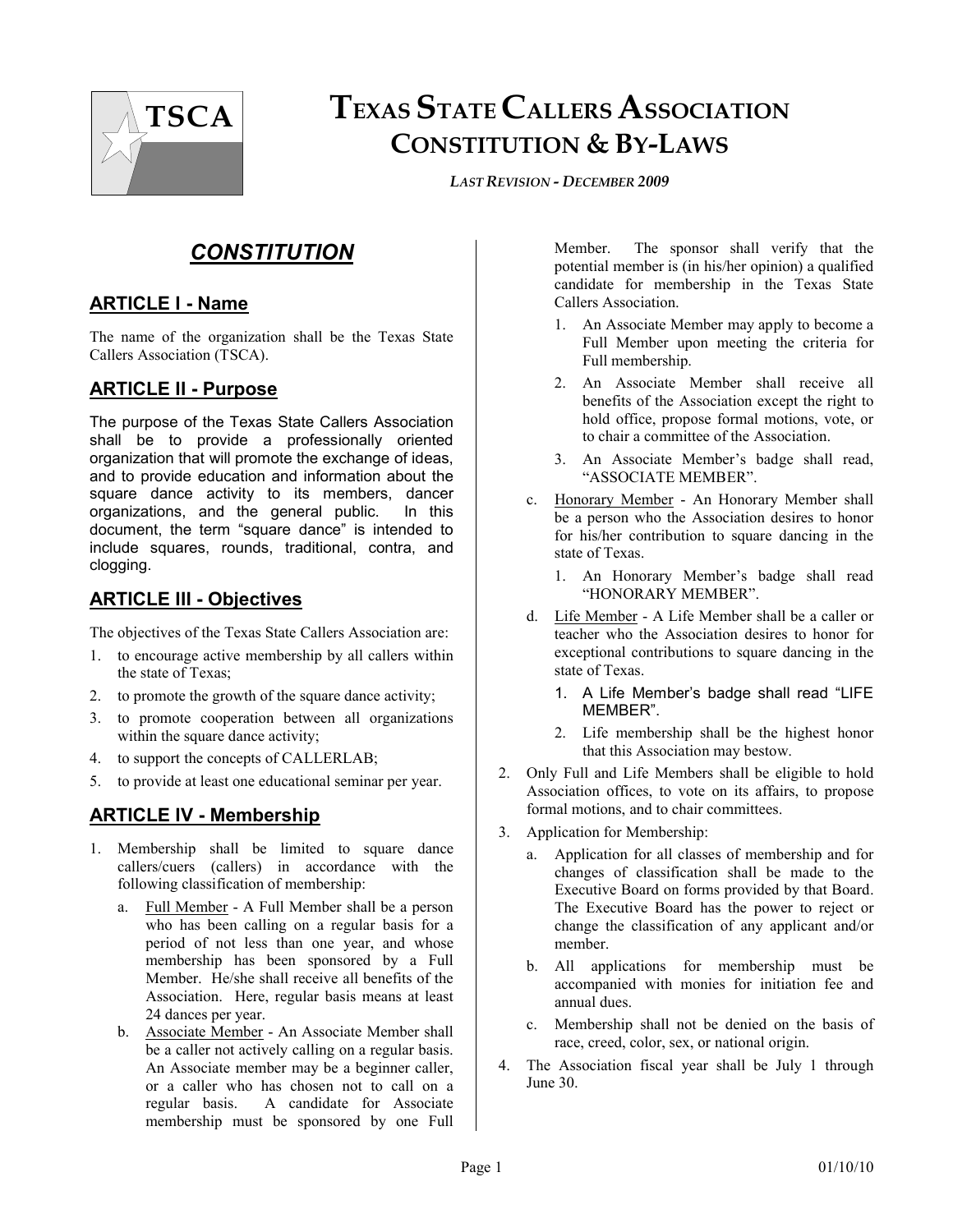#### **ARTICLE V - Officers**

- 1. The elected Association officers shall be President, Vice President, Secretary, Treasurer, and two Trustees. These elected officers, along with the immediate past President, shall be known as the Executive Board.
	- a. The terms of the elected officers shall be concurrent with the Association fiscal year.
	- b. All elected officers may succeed themselves in office.
- 2. The election of officers shall be conducted by a secret mail and/or electronic ballot made available to all Full and Life Members as specified in TSCA By-Laws, Section II – Election of Officers. The results must be announced at least 14 days prior to the annual TSCA meeting held in conjunction with the Texas State Square and Round Dance Festival.
- 3. If an elected office becomes vacant, the office shall be filled by vote of the Executive Board without vote of the membership. The person(s) so chosen will serve only to the end of the current term, but will be eligible for the same office at the next election.

#### **ARTICLE VI - Meetings**

- 1. There shall be a minimum of two Association meetings each year. One shall be held in conjunction with the Texas State Square and Round Dance Festival, and the other shall be held in the fall. Members will be given notice of the time and location of the fall meeting.
- 2. Any other Association meeting may be called, with the written consent of the Executive Board, with at least 30 day's notice of such meeting given to the members.

#### **ARTICLE VII - Amendments**

- 1. Any Association Full or Life member may propose amendments to this Constitution. Copies of proposed amendments shall be sent to all Full and Life members at least 45 days prior to the annual meeting. Notice shall be given that the amendment will be acted upon at such meeting. Mail ballot shall be provided with such notice for those members who are unable to attend the meeting. To be valid, mail ballots must be returned to the Secretary 10 days prior to the meeting.
- 2. If the Executive Board decides that it is in the interest of the Association to secure an immediate response on a proposed amendment, the Board may authorize by majority vote of its members, a mail ballot on the question of amending the Constitution. Such mail ballot shall state in full, the proposed amendment, contain any summary statement of its purpose, and include any arguments both pro and con. The name

or names of the amendment sponsor(s) shall be indicated. Members shall be given at least 45 days from the date of mailing to respond.

3. Amendments to this Constitution shall require a twothirds majority of the votes cast.

# *BY-LAWS*

#### **SECTION I - Duties of Officers**

- 1. The President shall preside over all meetings and coordinate the activities of the Association. The President shall represent the organization to all external organizations conducting business with TSCA. The President is responsible for appointing members to standing committees and creating ad-hoc committees as needed for TSCA projects, special requests and activities.
- 2. The Vice President shall be responsible for the coordination of communications and interaction between the TSCA and all other caller associations within the state of Texas. The Vice President shall serve as directed by the President or the Executive Board. The Vice President shall also be responsible for setting up and organizing the up coming years TSCA Caller Seminar.
- 3. The Secretary shall maintain a record of meetings, membership, and other records as directed. The Secretary shall notify the members of Association meetings through the official publication, or by letter.
- 4. The Treasurer shall have custody of the Association funds, and shall deposit same in a bank authorized to do business under the laws of Texas, and insured by the FDIC. The Treasurer shall render full financial reports at each Association meeting. The account shall be audited once per year, and a report shall be filed at the annual Association meeting. No funds shall be dispersed without the approval of at least one other authorized Executive Board officer and the signature of the Treasurer. The Treasurer shall provide a directory of all members to the membership annually.
- 5. The Trustees shall be responsible for the promotion of new membership, and serve as otherwise directed.

#### **SECTION II – Election of Officers**

- 1. The election of officers shall be conducted by a secret mail and/or electronic ballot made available to all Full and Life Members whose dues are current. The election will be complete and results announced no later than 14 Days prior to the Annual TSCA meeting in June.
- 2. The President will appoint a Nominating Committee no later than October  $1<sup>st</sup>$  of the Election Year consisting of Chair Person and two other committee members.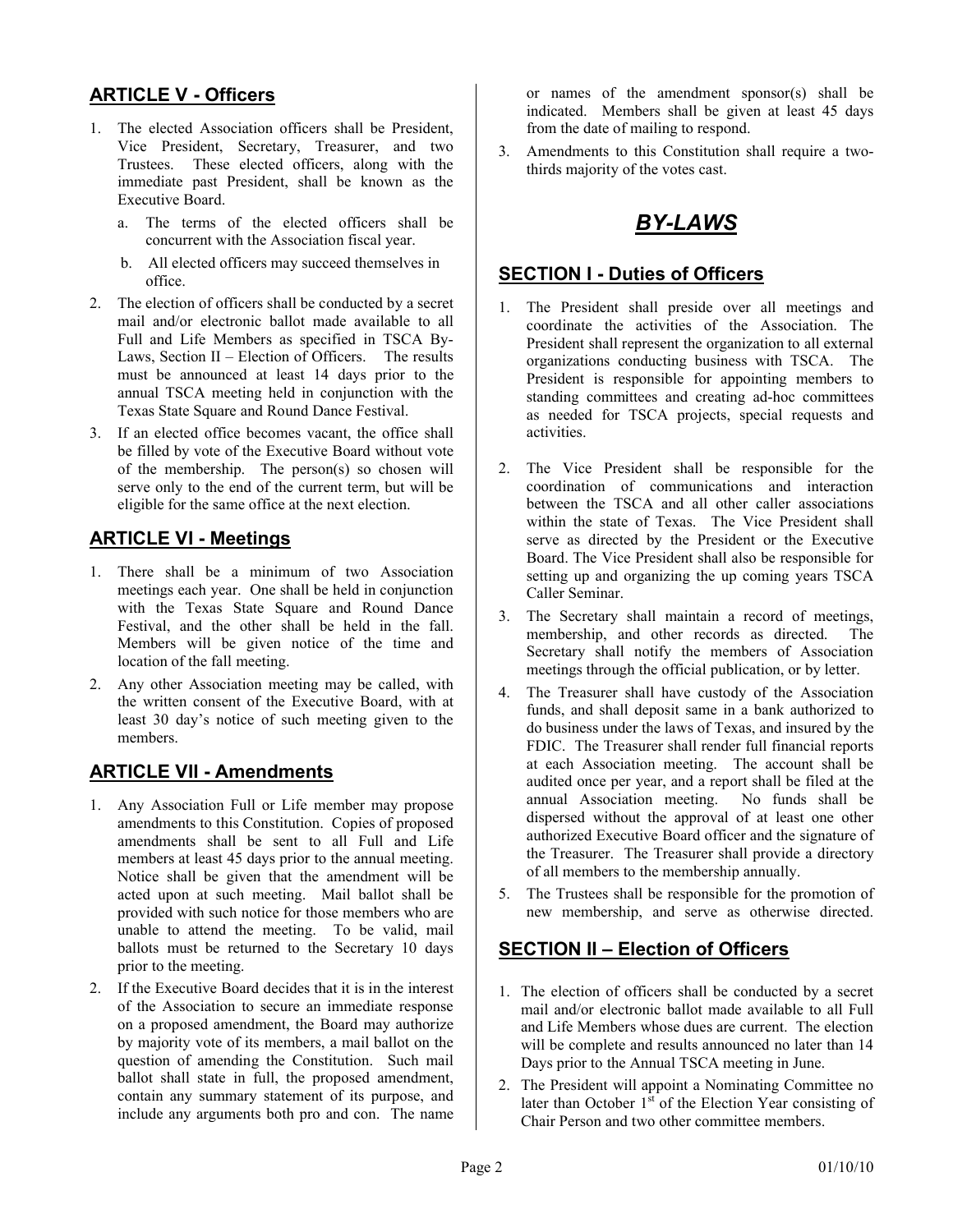- 3. The Nominating Committee will prepare and distribute an announcement (thru the TSCA Secretary) to all voting members of open nominations. Notification will be through electronic mail and postal mail where required. The announcement will be printed in the October TSCA Newsletter and then sent to members in November by the TSCA Secretary.
- 4. Members will have from December  $1<sup>st</sup>$  to January  $15<sup>th</sup>$ to have their name placed in nomination for any office. They may nominate themselves or other members for an office. They will be required to provide biographical information for election ballots.
- 5. The Nominating Committee will meet and certify a list of candidates for each office and present it to the Executive Board no later than March  $15<sup>th</sup>$ . They will insure the nominee is willing and qualified to hold office.
- 6. The Executive Board will have the Secretary or other designated person prepare the ballots and distribute to all eligible voting members via electronic mail and/or postal mail. Ballots will be distributed no later than  $A$ pril  $1<sup>st</sup>$ .
- 7. Members will have until May 1 to return their ballots via postal mail in unmarked envelopes or to vote electronically if it is available. Only one vote will be allowed per member. The Secretary will collect all paper ballots and validate that a valid vote has been cast. Electronic votes will also be validated.
- 8. The Secretary will open and count all ballots and certify the election results to the Executive Board no later than May  $15<sup>th</sup>$ . The person receiving a simple majority of the votes cast for each office will be declared the winner.
- 9. In the event there is a tie in the voting for an office, the Executive Board is empowered to designate the winning candidate for that office.
- 10. The Executive Board will announce the election results at least 14 days prior to the TSCA Annual meeting in June. New officers will be installed at that meeting.

# **SECTION III - Meetings**

- 1. At least two Association meetings shall be held each year at the times required by the Constitution. Notice shall be given as required by the Constitution.
- 2. A quorum at such meetings shall consist of 10% of the active Full and Life Members.
- 3. Only Association Full and Life Members may submit proposals, sit on discussion panels, or hold office.

# **SECTION IV - Rules of Procedures**

The rules of parliamentary procedure shall be Robert's Rules of Order, which shall be enforced by the Parliamentarian, who shall be appointed by the President.

#### **SECTION V - Dues**

- 1. At the beginning of the fiscal year, the Executive Board shall establish an initiation fee for new members, which will be sufficient to cover the cost of badges and/or material required at the time of initiation. The membership shall be advised of any changes in the initiation fee through the official publication.
- 2. Annual dues for Full and Associate Members shall be \$15.00.
- 3. Reinstatement fee for membership shall be the same as for new members.
- 4. Honorary and Life Members shall pay no dues.
- 5. Dues shall be payable at the beginning of the fiscal year, or upon assumption of membership.
- 6. The Treasurer shall give notice each year that dues are payable at the beginning of the fiscal year. One further notice shall be sent to individuals whose dues are 30 days in arrears. 30 days after the second notice has been sent, delinquent members shall be dropped from membership to be reinstated only by approval of the Executive Board.
- 7. Dues may be changed by a majority vote of the membership. For the purpose of this clause, By-Laws Section X shall not apply.
- 8. There shall be no pro-ration of dues.

# **SECTION VI - Committees**

- 1. The following committees shall be appointed by the President:
	- a. Auditing to provide an audit and report of the books of the Treasurer.
	- b. Nominating to select a slate of proposed Association officers. Only Full or Life Members may serve on this committee.
	- c. Scholarship to solicit and select recipients for TSCA Caller/Cuer School scholarships. Only Full or Life Members may serve on this committee.
	- d. Such other committees as he/she may deem necessary.
- 2. All committee chairmen shall be Association Full or Life Members.

# **SECTION VII - Ethical Practices**

1. Code of Ethics - When a membership application is accepted, the applicant shall pledge to accept and practice the following CALLERLAB Code of Ethics as adopted by the TSCA. Each applicant shall be provided with a copy of the Code of Ethics which will read as follows: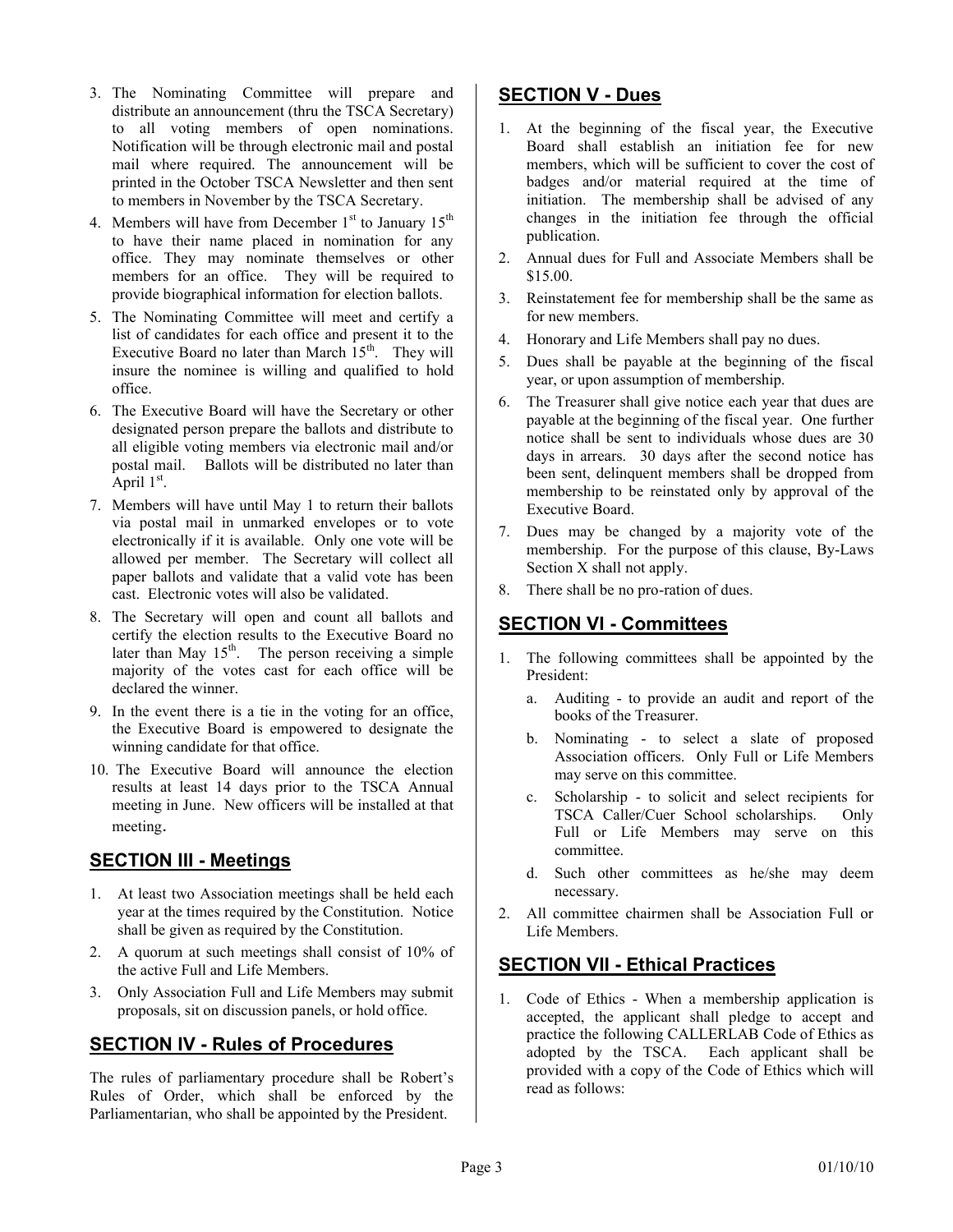I acknowledge:

- a. That I have an obligation to the dancers; therefore, I shall provide information, instruction, and leadership to enable and encourage the dancer to develop to his/her full potential so that he/she may derive the maximum satisfaction and pleasure from the activity.
- b. That I have an obligation to club organizations; therefore I shall participate in the development and maintenance of a sound and respected club organization, and shall endeavor to discharge this obligation to the best of my ability, and to advise them wisely and honestly.
- c. That I have an obligation to the profession; therefore I shall respect the dignity of the leaders, teachers, and callers as persons, and shall maintain a good reputation for personal integrity.
- d. That I have an obligation to the activity as a whole; therefore, in my personal business and social contacts, I shall be conscious of its heritage and its future, and conduct myself accordingly.
- e. That I have an obligation to work for professional growth, to adhere to uniform nomenclature, to learn, to lead, and to contribute to the total square dance movement to the maximum of my ability.
- f. That I have an obligation to all associations dealing with the activity; therefore, I shall promote a spirit of cooperation between the various elements of the Association.
- g. I will conduct myself at dances in a responsible manner that would not shame other callers in the profession. This includes: 1) making every reasonable effort to arrive at calling engagements early enough that the dance will begin on time; 2) refraining from using language in bad taste or telling jokes that may be embarrassing to the dancers, or calling under the influence of alcohol; 3) staying within the guidelines of the advertised dance program without variance.
- h. Except in extreme emergencies, I will honor all contracts I sign, meaning: 1) I will fulfill all items in the contract; 2) I will not cancel any contract if that cancellation causes a hardship on the sponsoring group. This includes giving sufficient and adequate notice of any cancellation that may be absolutely necessary. 3) I will not send a replacement caller unless this is first approved with the contracting group; 4) I will conduct my financial affairs within the square dance activity in a responsible manner. This includes paying my debts on time, or

making acceptable arrangements if unable to pay on time.

- i. I will only perform music which has been obtained in a manner which properly and completely compensates the artists and producers responsible for its creation. I will not enable others to use copies of my music while I still retain my ownership.
- 2. Non adherence to the Code of Ethics.
	- a. Charges involving unethical practices shall be submitted in writing to the President, who shall refer the matter to the Executive Board. Notice that charges have been made shall be given to the individual affected, and that person shall be given the benefit of review of such charges with the Executive Board. Notification shall be made no less than 30 days prior to the meeting with the Executive Board, and that person shall have the right to question those who submitted the charges.
	- b. The Executive Board may dismiss the charges or issue a formal warning in writing to the individual, that further non-adherence to the Code of Ethics will result in further action being taken. A copy of their action shall be kept as a permanent record.
	- c. Permanent dismissal from the Association shall require a two-thirds vote of the membership present at the meeting, a quorum being present. Notice of such vote shall be included on the agenda of the coming meeting. The individual shall have the right to make a statement to the members of the Association. If dismissed, no refund of dues shall be made.

# **SECTION VIII - Publication**

The payment of dues shall include a subscription to the official publication.

# **SECTION IX - Mail Ballots**

Unless otherwise provided by the Constitution or By-Laws, the Executive Board may authorize mail ballots in deciding matters of pressing importance to the Association. This includes motions which have been officially made, seconded, and opened to debate before an Association meeting that has adjourned without voting on the motion. In no event shall mail ballots be held on charges of unethical practices.

# **SECTION X - Dissolution**

In the event of the dissolution, disbanding, or other termination of this Association, the Executive Board may convert into cash any assets remaining over and above all liabilities. Such cash or assets shall be disbursed to charitable organizations as shall, in the opinion of the Executive Board, be best qualified to use the funds for the